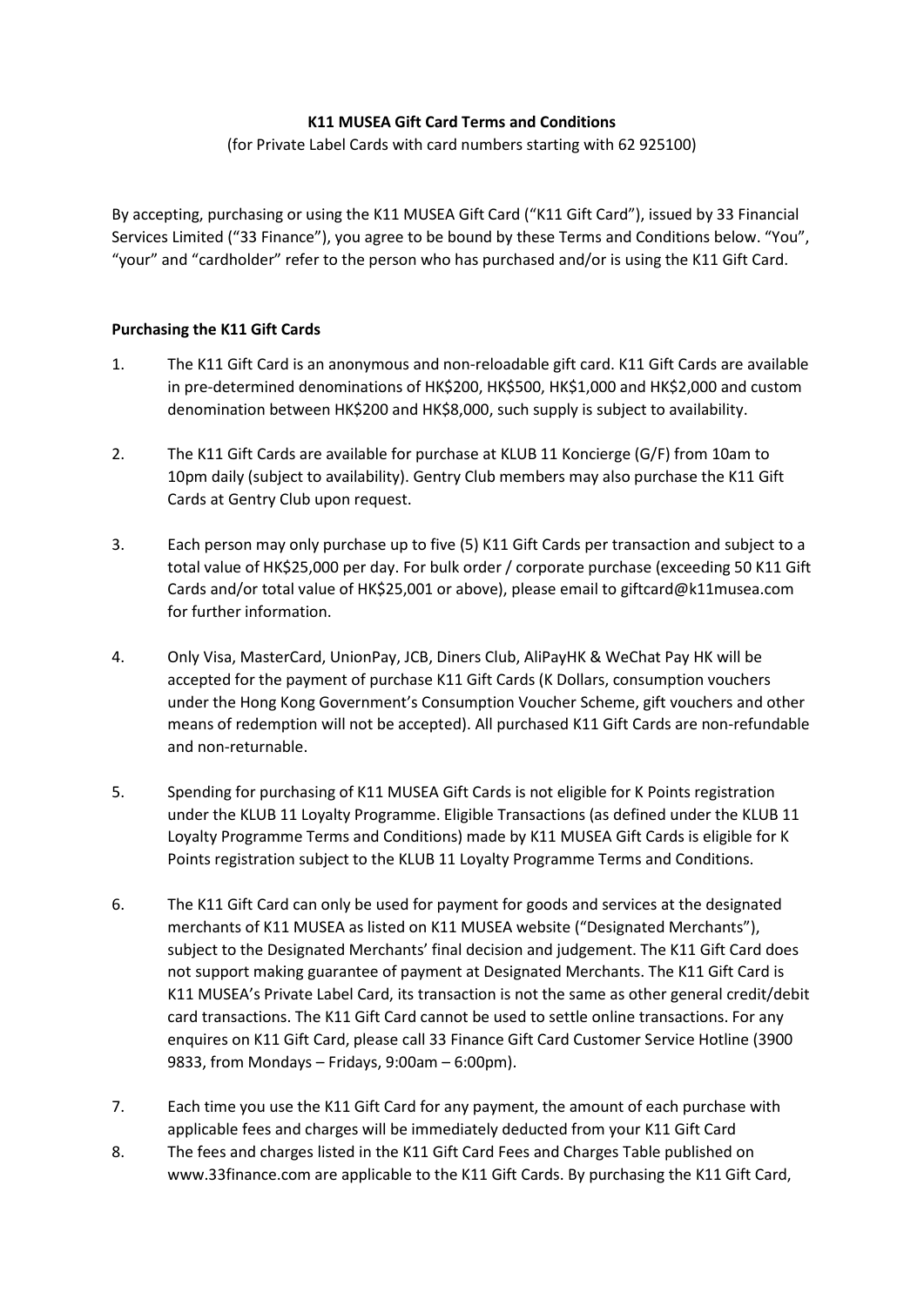you agree that any applicable fees and charges can be debited directly from your K11 Gift Card. The most updated applicable fees and charges as stated in the K11 Gift Card Fees and Charges Table on www.33finance.com should be binding on the K11 Gift Card cardholder if the cardholder continues to use or retain the K11 Gift Card. Any such fees and charges may be varied subject to 33 Finance's notice for a period of no less than 30 days.

#### **PIN and making payment with the K11 Gift Card**

- 9. A Personal Identification Number ("PIN") is imprinted and covered by the silver scratch panel at the back of each K11 Gift Card. Cardholder must use this PIN to enter the 33 Finance Prepaid Card platform by calling the 33 Finance Gift Card Customer Service Hotline (3900 9833, from Mondays – Fridays, 9:00am – 6:00pm), logging into 33 Finance's mobile app (33 eWallet) or visiting 33 Finance's website at www.33finance.com. It is highly recommended that the PIN is changed upon card activation and updated from time to time for security purposes.
- 10. At the time of payment, the cardholder must present the original K11 Gift Card and enter the relevant valid 6-digit PIN.
- 11. The PIN will not be re-issued and cannot be reset after the relevant K11 Gift Card has been activated. In the event that the PIN is forgotten or irretrievable, the cardholder must apply for a replacement card. A Card Replacement Handling Fee applies as outlined on the K11 Gift Card Fees and Charges Table published on 33 Finance's website www.33finance.com.
- 12. Once the available credit in the K11 Gift Card has been fully utilized, the relevant K11 Gift Card is no longer valid.
- 13. No card statement will be issued, but cardholders may apply for a detailed transaction record by calling the 33 Finance Gift Card Customer Service Hotline (3900 9833, from Mondays – Fridays, 9:00am – 6:00pm). A Detailed Transaction Record Fee applies which will be automatically deducted from the relevant K11 Gift Card at the end of the month.
- 14. Cardholders may check their card balance and transaction history free-of-charge by calling the 33 Finance Gift Card Customer Service Hotline (3900 9833, from Mondays – Fridays, 9:00am – 6:00pm), logging into 33 Finance's mobile app (33 eWallet) or visiting 33 Finance's website at www.33finance.com. It is the cardholder's responsibility to notify 33 Finance of any error, omission and / or unauthorized transaction within 45 days of the transaction date. The transactions shown will be considered as correct after the specified period. It is recommended that cardholders check their own transaction records frequently.
- 15. Merchant refunds are subject to the respective terms and conditions and processing lead times of Designated Merchants. All merchant refunds must be completed within the relevant K11 Gift Card validity period. Merchant refunds will not be accepted or reimbursed into expired K11 Gift Cards. Please refer to Designated Merchants for details.

#### **Card Replacement and Expiration**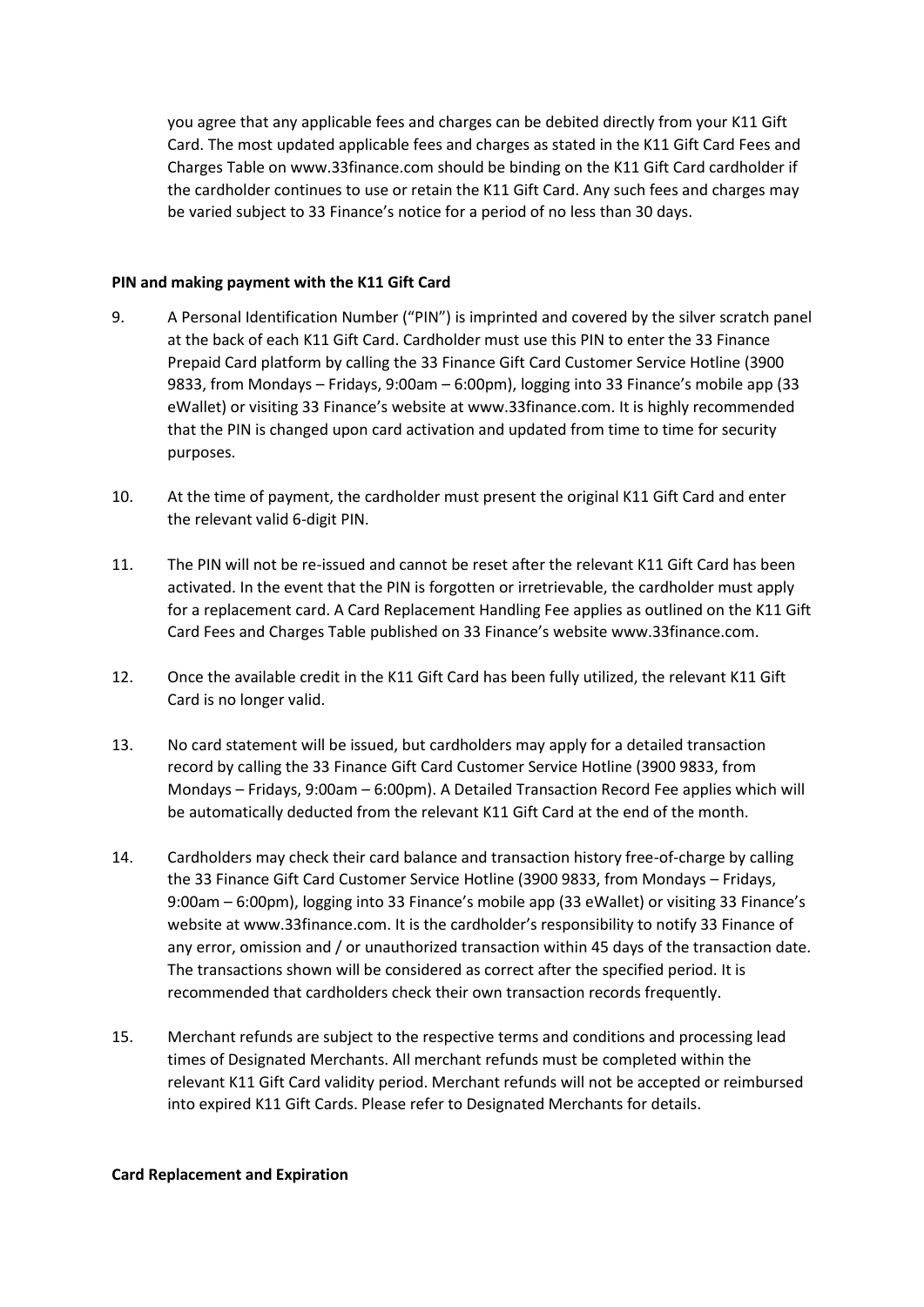- 16. In the event that the K11 Gift Card is lost or stolen, no replacement card will be issued and any remaining balance will not be refunded. A replacement of the K11 Gift Card will be issued free-of-charge only in the event of card malfunction. The cardholder must return the defective card to 33 Finance's office (Address: Suite 807, Tower 1, Silvercord, 30 Canton Road, Tsim Sha Tsui, Kowloon, Hong Kong, from Mondays – Fridays, 9:00am – 6:00pm) in person before the card expiration date to be eligible for cancellation and replacement.
- 17. If the K11 Gift Card is damaged, a replacement card may be issued upon request provided that the K11 Gift Card is returned to 33 Finance's office in person on or before the card expiry date for cancellation. A Card Replacement Handling Fee will be deducted from the K11 Gift Card. Please refer to the K11 Gift Card Fees and Charges Table as stated on www.33finance.com.
- 18. Cardholders may be asked to present a proof of identification for the issuance of a replacement card.
- 19. The replacement card will be in the amount of the remaining credit balance available of the returned defective K11 Gift Card in accordance with 33 Finance's records, including deductions of any applicable fees and charges.
- 20. 33 Finance reserve the right to decline the issuance of a replacement card at any time at their discretion without prior notice.
- 21. The K11 Gift Card is valid for 12 months from the date the card is purchased. The card expiry date is stated on the back of each K11 Gift Card as VALID THRU "MONTH / YEAR". Once the K11 Gift Card has expired, an Expired Card Management Fee will be charged and deducted from the remaining balance of the K11 Gift Card on a monthly basis until the card balance becomes has been fully depleted. Cardholders may request to retrieve any remaining balance available in Hong Kong Dollars after the card expiration date, as stated in Clause 24. A Card Redemption Fee applies as outlined on the K11 Gift Card Fees and Charges Table published on 33 Finance's website at www.33finance.com.

# **Exclusion of Liability**

22. 33 Finance will not be responsible or liable for any refusal to accept the K11 Gift Card by any merchants for the payment of any goods or services purchased. Any dispute relating to any transactions shall be settled directly between the cardholder and the merchant. 33 Finance will not be liable for any loss or damage that the cardholder or any third party may suffer in connection with or arising from the K11 Gift Card.

# **Termination / Redemption**

- 23. 33 Finance reserve the right to terminate the use of the K11 Gift Card and/or any services offered at any time or to reject any transaction without giving any prior notice or reason. 33 Finance shall not be liable for any losses or damages of whatever nature which the cardholder may suffer whether directly or indirectly as a result of such termination or disapproval. Upon termination, the K11 Gift Card is to be surrendered to 33 Finance's office on demand.
- 24. Cardholders are encouraged to spend the remaining balance in the K11 Gift Card before the card expiration date. However, the cardholder may terminate the card services and apply for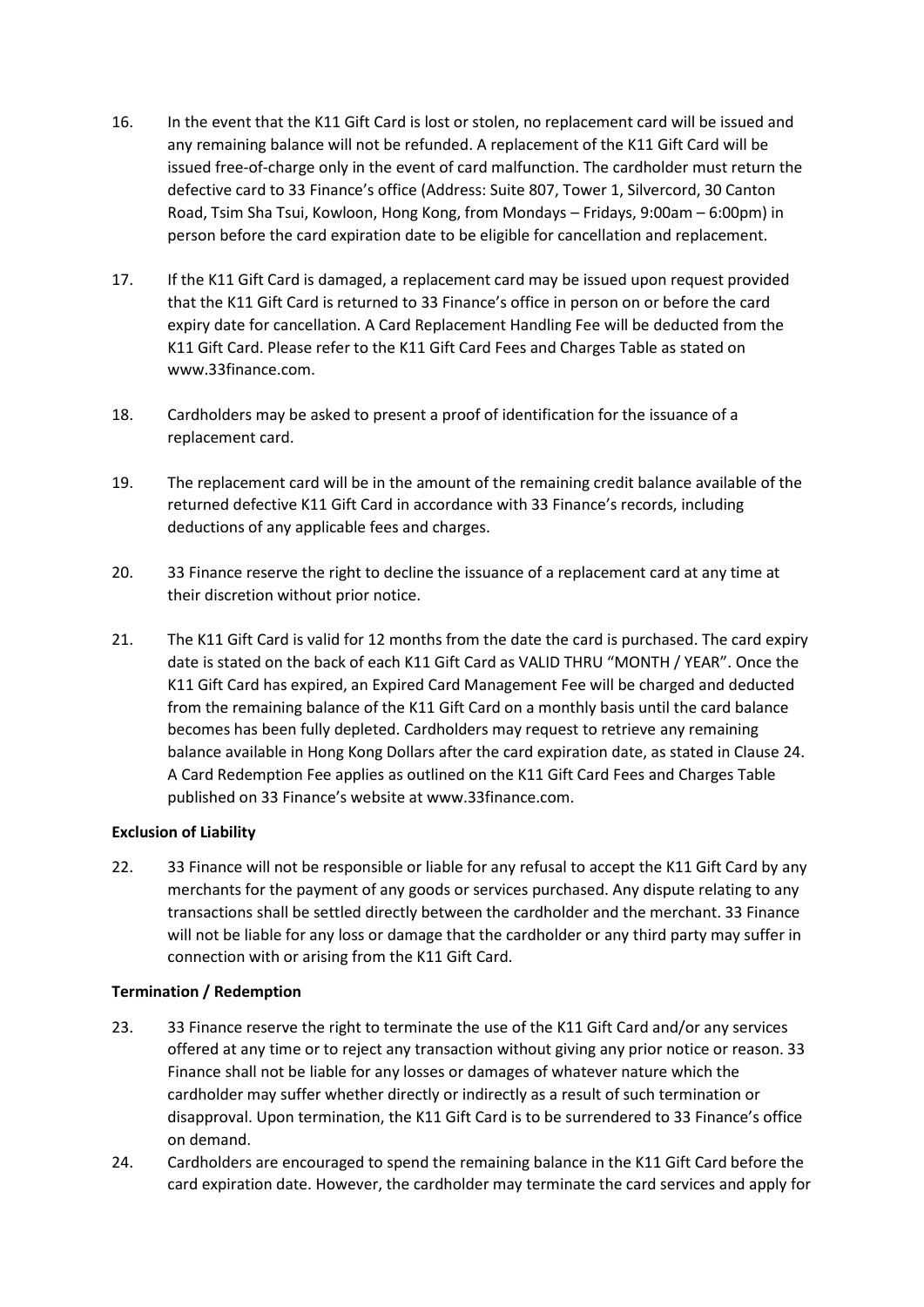the balance to be reimbursed in Hong Kong Dollars at any time before and after the relevant card expiration date. The cardholder must visit 33Finance's offices in person, to complete a Card Cancellation Form with a valid proof of identification and return the relevant K11 Gift Card. A Card Redemption Fee will be deducted from the remaining balance. Please refer to the K11 Gift Card Fees and Charges Table as stated on www.33finance.com. Card redemption service will not be processed for any K11 Gift Cards with a balance equivalent to or below the applicable redemption fee. A cheque for the remaining balance will be sent to the cardholder within two months of the request.

### **Personal Data**

25. The cardholder agrees that 33 Finance may use any personal information provided in accordance with its policies and practices use and disclosure of personal data as set out in 33 Finance's current Privacy Policy Statement (the "Statement"). The cardholder agrees that he/she has read and agrees to the Statement from as stated on 33 Finance's website [\(www.33finance.com\)](http://www.33finance.com/).

#### **Amendments**

- 26. 33 Finance reserve the right to amend these Terms and Conditions at any time with no less than 30 days' notice. Please refer to 33 Finance's website (www.33finance.com) for the most up-to-date Terms and Conditions.
- 27. Retention or use of the K11 Gift Card after such amendments become effective shall constitute your acceptance of such amendments. All matters and disputes will be subject to 33 Finance's final decision.

### **Law and Jurisdiction**

28. These Terms and Conditions shall be governed by and construed in accordance with the laws of Hong Kong Special Administrative Region ("Hong Kong") and the parties agree to submit to the exclusive jurisdiction of the courts of Hong Kong.

#### **General**

- 29. If any of these Terms and Conditions is or becomes illegal, invalid or unenforceable in any respect, the remaining Terms and Conditions shall not be affected thereby.
- 30. These Terms and Conditions are written in both English and Chinese. If there is any inconsistency or conflict between the English and Chinese versions of these Terms and Conditions, the English version shall prevail.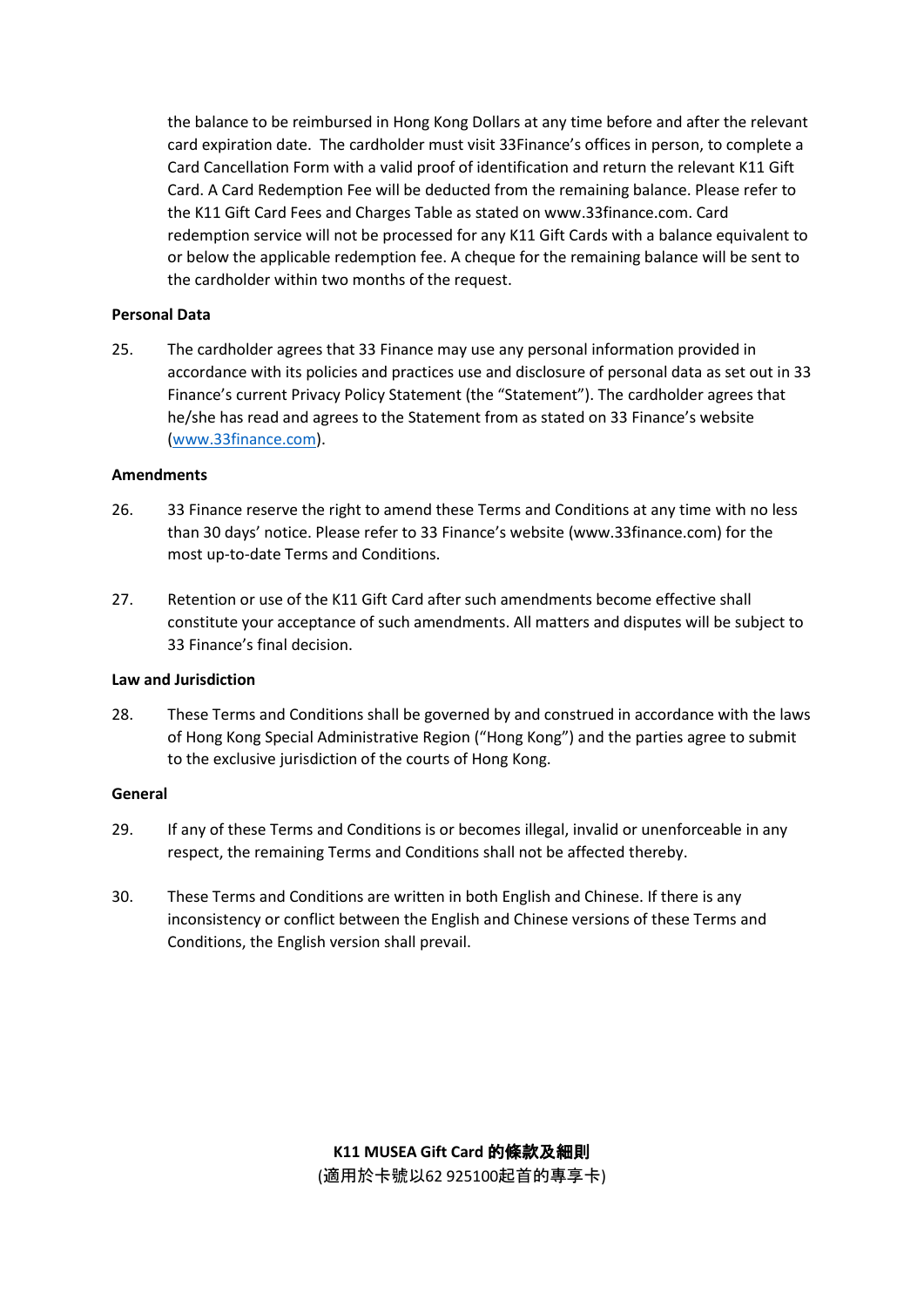當接受、購買或使用由三三金融服務有限公司(「三三金融」)發行的K11 MUSEA Gift Card( 「K11 Gift Card」),閣下即同意及遵守以下條款及細則。「你」、「閣下」、「閣下的」或 「持卡人」指購買及 / 或正使用K11 Gift Card之人士。

## 購買**K11 Gift Card**

- 1. K11 Gift Card是一張不記名及不可再增值的禮品卡,設有預設面額HK\$200, HK\$500, HK\$1,000 及HK\$2,000,以及介乎 HK\$200至HK\$8,000 的自訂面額,需視乎供應情況而 定。
- 2. K11 Gift Card 於 地下禮賓部有售,營業時間為每日上午10時至下午10時 (視供應情況 而定)。Gentry Club會員可於Gentry Club購買K11 Gift Card。
- 3. 每人每日只限購買總值不超過HK\$25,000的K11 Gift Card及每次交易只限最多購買5張。 大量訂購及企業採購(超過50張及/或總值HK\$25,001或以上),請電郵至

giftcard@k11musea.com查詢更多詳情。

- 4. 只接受以Visa、MasterCard、銀聯、JCB、Diners Club、支付寶香港及微信支付香港的支 付方式購買K11 Gift Card(不接受K Dollars、香港政府消費券計劃發出之消費券、禮券 及其他換購方式)。所有已購買的K11 Gift Card不能退款及退貨。
- 5. 購買K11 Gift Card之消費不可登記KLUB 11會員獎賞計劃的K積分。使用K11 Gift Card付款 之合資格交易 (定義見KLUB 11會員獎賞計劃) 則可登記K積分並須受KLUB 11會員獎賞計 劃的條款與細則約束。
- 6. K11 Gift Card只可在K11 MUSEA網站上列明之K11 MUSEA指定商戶(「指定商戶」)内 用以支付商品及服務,並以指定商戶的最終決定及判定為準。K11 Gift Card不支援於指 定商戶進行之預售交易。K11 Gift Card是K11 MUSEA的專享卡,其交易有別於其他一般 信用卡/扣賬卡交易類別。K11 Gift Card不能用於支付線上交易。如有任何有關K11 Gift Card的查詢,請致電三三金融客戶服務熱線(3900 9833,服務時間為星期一至五上午9 時至下午6時)
- 7. 持卡人每次使用K11 Gift Card消費,消費之金額及適用之費用將會即時從該卡內扣除。
- 8. 各項收費及費用已列於K11 Gift Card的收費表內及載於三三金融網站 www.33finance.com ,並適用於K11 Gift Card。閣下購買K11 Gift Card時即同意K11 Gift Card任何適用的收費及費用可直接從閣下的K11 Gift Card收取扣賬。若持卡人繼續使用 或持有K11 Gift Card,須受載於網站 www.33finance.com 的K11 Gift Card收費表內列明的 最新收費及費用所約束。有關該等收費及費用的變更,三三金融會在生效前不少於30 天發出通知。

## 個人身份識別碼及以**K11 Gift Card**付款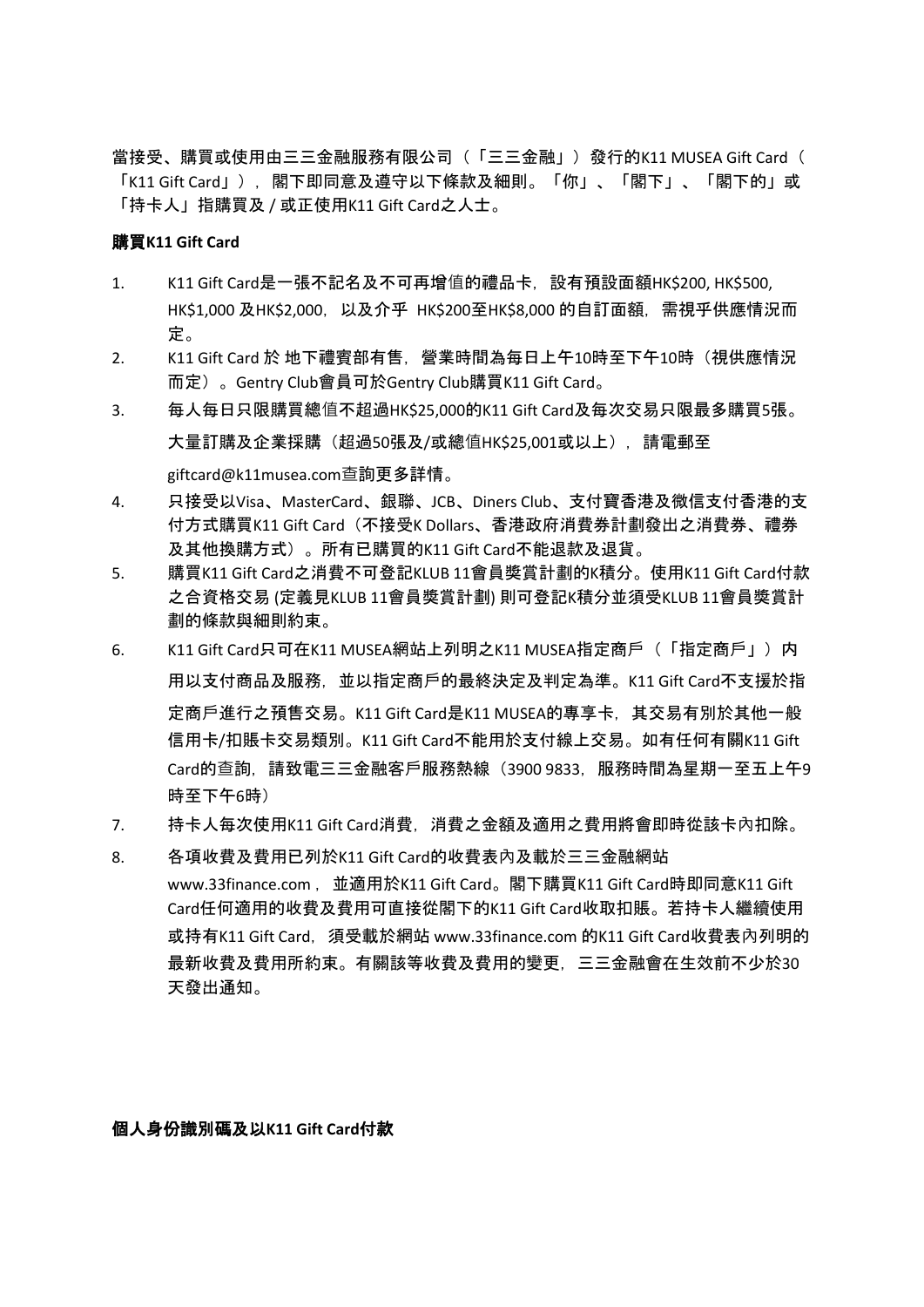- 9. K11 Gift Card的個人身份識別碼(「PIN」)印於每張K11 Gift Card之背面並以銀色劃痕 覆蓋。持卡人須以PIN,透過致電三三金融禮品卡客戶服務熱線(3900 9833,服務時間 為星期一至五上午9時至下午6時)、登入三三金融手機應用程式 (33 eWallet) 或到訪 網站 www.33finance.com進入三三金融預付卡平台。基於安全理由,高度建議閣下啟動 K11 Gift Card時更改PIN並不時作出更新。
- 10. 付款時,持卡人必須出示正本K11 Gift Card,並輸入其有效的6位數字PIN。
- 11. PIN不可補發, 及相關K11 Gift Card啟動後亦不能重設。持卡人若忘記或無法取回PIN, 需申請補發新卡。補發新卡手續費列於三三金融網站 www.33finance.com的K11 Gift Card收費表並按其收取。
- 12. 當K11 Gift Card的可用餘額已悉數使用,相關禮品卡將即時失效。
- 13. K11 Gift Card 月結算單將不會發出,但持卡人可致電三三金融禮品卡客戶服務熱線 (3900 9833,服務時間為星期一至五上午9時至下午6時)申請詳細交易記錄。詳細交 易記錄的收費將於每個月結束時於相關K11 Gift Card剩餘金額中自動扣除。
- 14. 如欲查詢閣下的K11 Gift Card可用結餘或交易記錄,持卡人可致電三三金融禮品卡客戶 服務熱線(3900 9833,服務時間為星期一至五上午9時至下午6時)、登入三三金融手 機應用程式(33 eWallet)或到訪三三金融網站 www.33finance.com,費用全免。如該 交易記錄顯示任何錯漏及 / 或未經授權的交易,持卡人有責任於有關交易日期的 45 日 內通知三三金融。所顯示之交易記錄將於指定期間後被視為正確。建議持卡人應按時 查閱其交易記錄。
- 15. 商戶退款受指定商戶各自之有關條款及細則及處理時間所約束。所有商戶退款須在相 關K11 Gift Card有效期內完成。商戶不接受或退款至有效期屆滿的K11 Gift Card。詳情請 向有關指定商戶查詢。

#### 補發新卡及有效期屆滿

- 16. 如K11 Gift Card被遺失或被盜,均不會補發新卡或退回該卡的剩餘金額。若K11 Gift Card 操作故障,可免費補發新卡。持卡人可在該壞卡的到期日前親身退回該壞卡予三三金 融的辦事處(香港九龍尖沙咀廣東道30號新港中心1座807室,服務時間為星期一至五 上午9時至下午6時)作註銷及補發新卡。
- 17. 若因誤用而導致K11 Gift Card損毀,持卡人可在該卡到期日前親身退回該卡予三三金融 的辦事處作註銷及可要求補發新卡。補發新卡須繳付手續費,此收費將於K11 Gift Card 內剩餘金額中扣除。詳情可參考載於三三金融網站 www.33finance.com的K11 Gift Card 收費表。
- 18. 持卡人辦理補發新卡時,需要出示身份證明文件。
- 19. 若獲補發新卡,三三金融將按其紀錄,於已損壞的K11 Gift Card 的剩餘金額扣除任何適 用收費後,將餘額存入獲補發的新卡內。
- 20. 三三金融保留隨時拒絕補發新卡之權利並不作事先通知。
- 21. K11禮品卡有效期為購買日起計 12 個月 。該卡到期日在每張K11禮品卡背面標誌為 VALID THRU "MONTH / YEAR"。在K11 Gift Card有效期屆滿後, 每月將被收取過期卡管理 月費及於K11 Gift Card的剩餘金額扣除過期卡管理月費,直至該卡餘額被完全扣盡。持 卡人亦可於該卡到期日後,根據第24條款要求贖回該卡内的餘額,餘額貨幣為港幣。